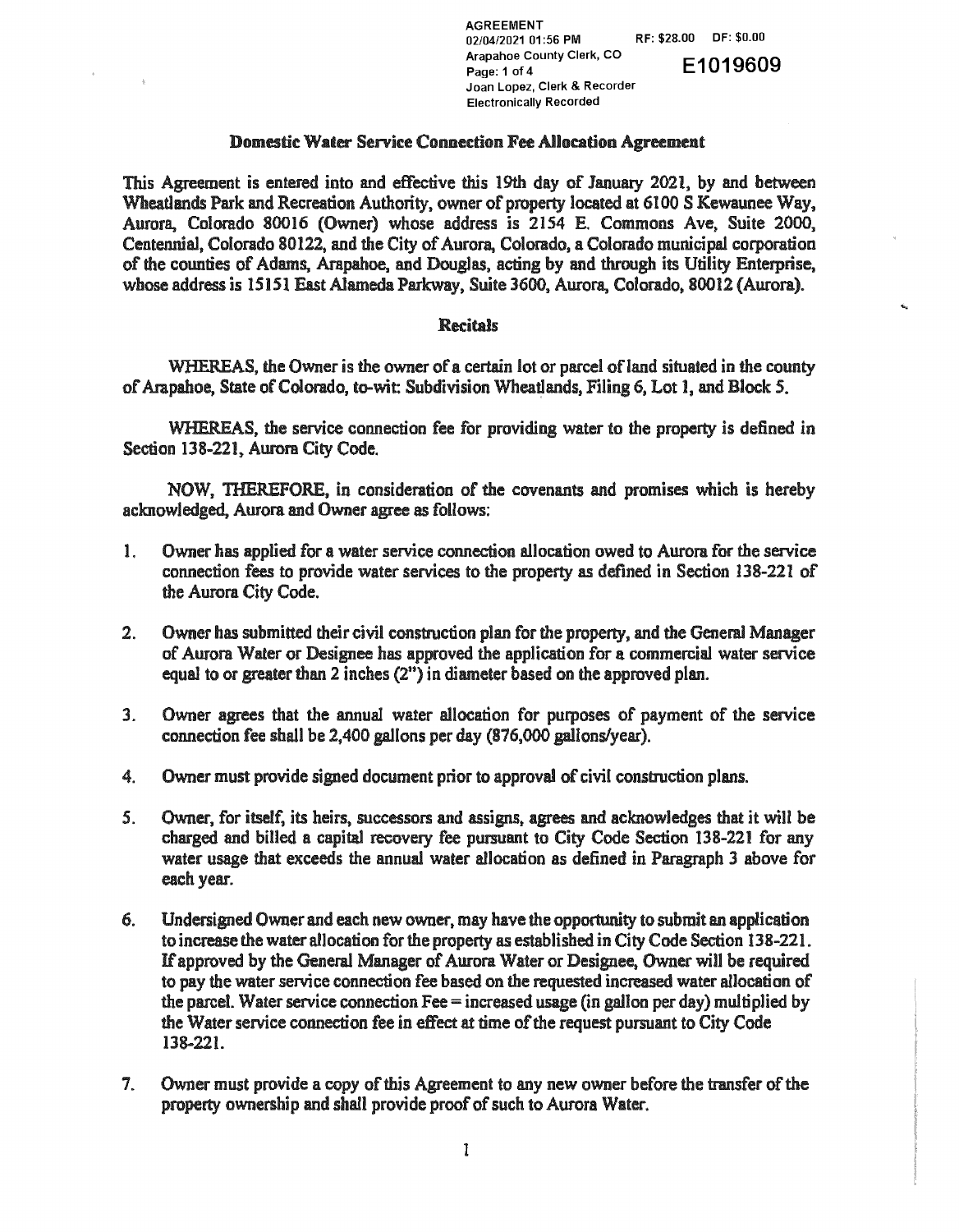- 8. Aurora Water will not issue any refunds on any paid amount for the service connection fee.
- 9. This Agreement shall be recorded with the Clerk and Recorder of Arapahoe County. and shall run with the land, and shall be binding upon and inure to the benefit of the heirs, successors, and assignees of the parties hereto.

IN WITNESS WHEREOF, the Parties have duly executed this Agreement as of the date first above written.

 $\overline{1}$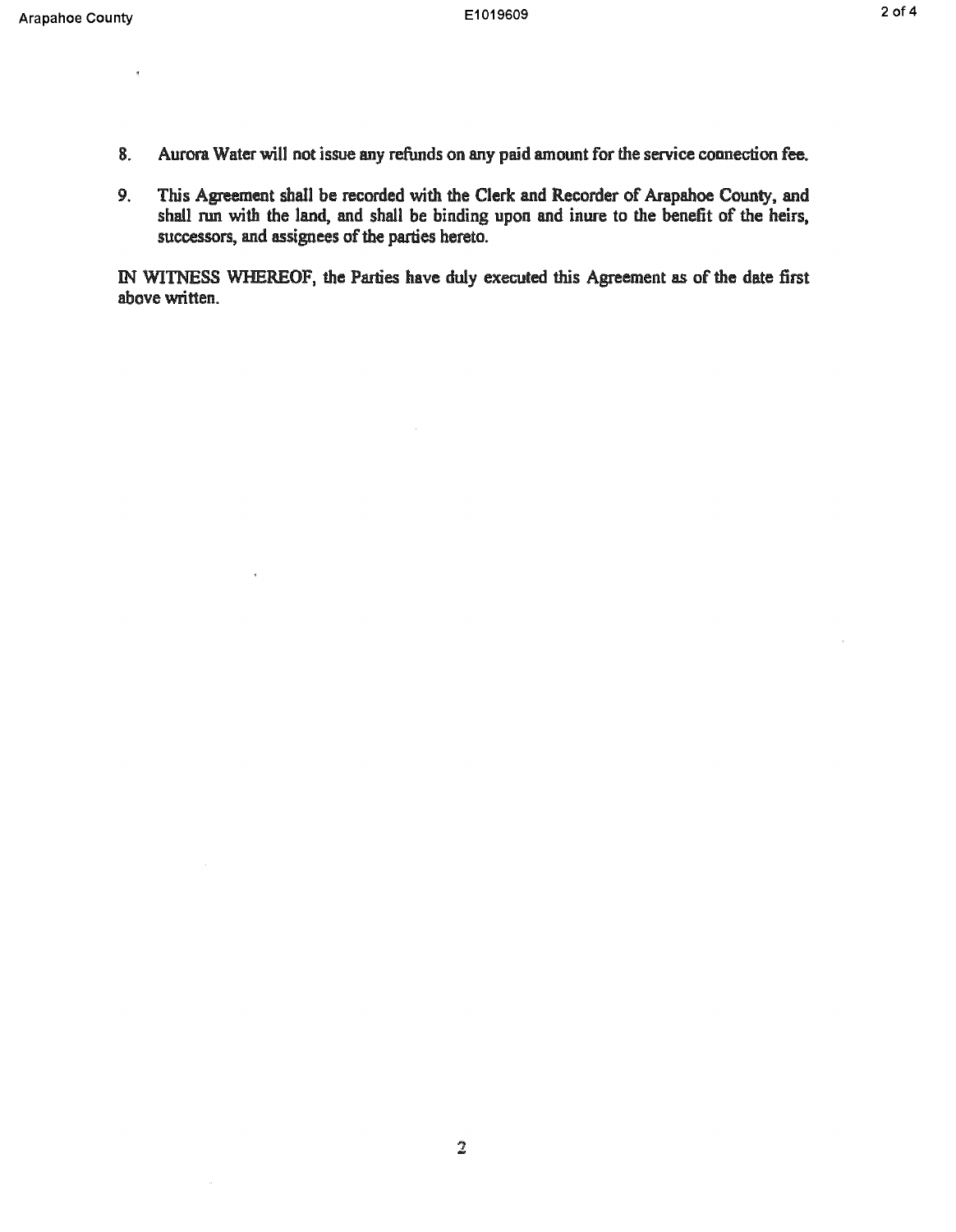| CITY OF AURORA, COLORADO, |  |  |  |
|---------------------------|--|--|--|
| ACTING BY AND THROUGH ITS |  |  |  |
| UTHEY ENTERPRISE          |  |  |  |
| , tra A                   |  |  |  |

Marshall P. Brown, General Manager

|             | 17 2n 21 |
|-------------|----------|
| æ<br>ж<br>ш |          |

## APPROVED AS TO FORM FOR AURORA:

Christine McKenney

 $2/4/21$ 

Christine McKenney **Interim Client Services Manager City Attorney Office** 

**Date** 

STATE OF COLORADO 55 **COUNTY OF ARAPAHOE**  $\lambda$ 

The foregoing instrument was acknowledged before me this  $A^{th}$  day of  $E_{cb} \sim a \sim 20.21$ , by Marshall P. Brown, General Manager, acting on behalf of the Utility Enterprise of the City of Aurora, Colorado.

Witness my hand and official seal. Couse 11 Roam AU

My commission expires:  $05/20/2024$ 

(SEAL)

**CASEY LEE ROSSMAN NOTARY PUBLIC** STATE OF COLORADO NOTARY ID 20204017584 MY COMMISSION EXPIRES 05/20/2024